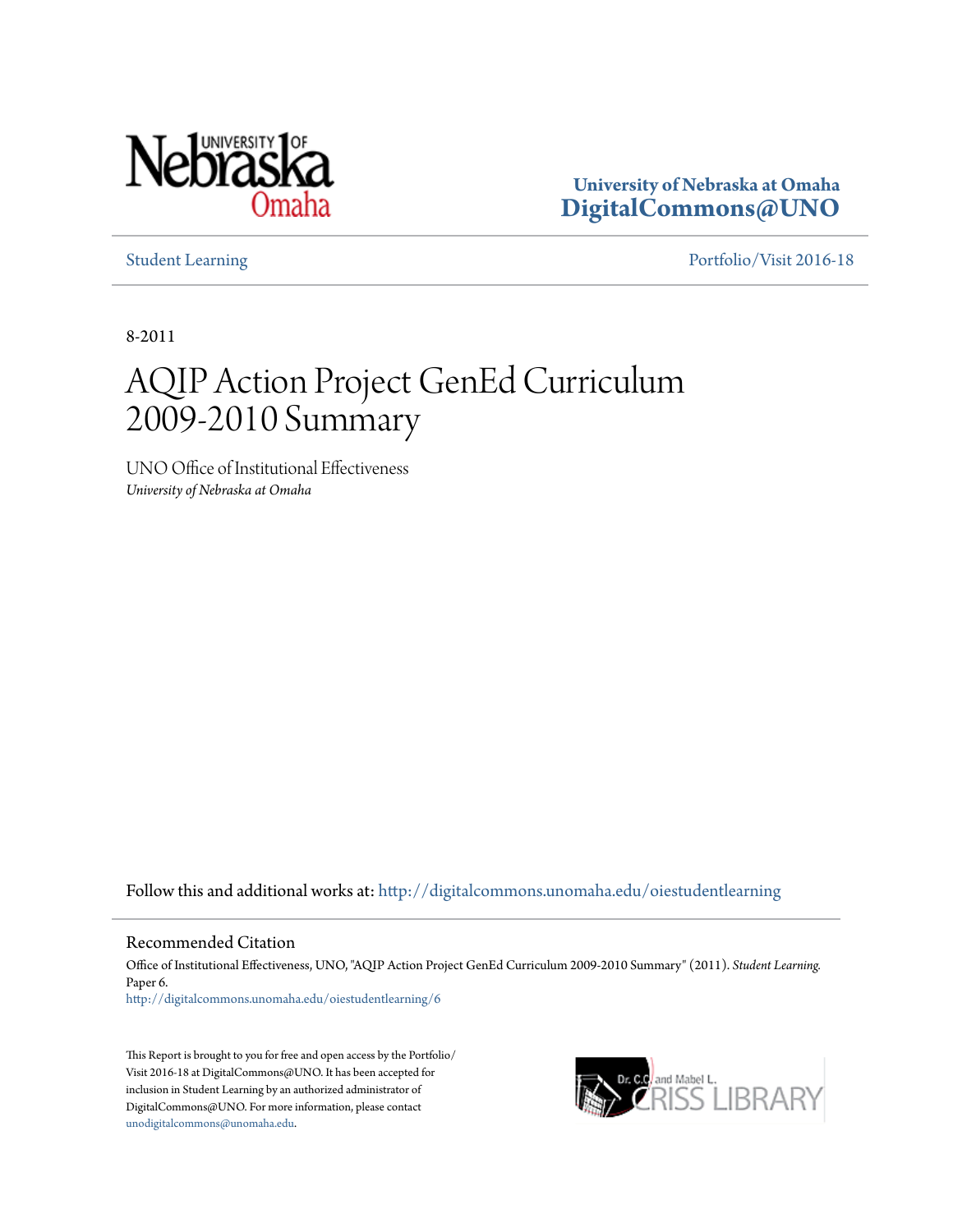General Education Action Project

Kickoff—April, 2009 Completion Date: August 2011

- A. Title: General Education: Student Learning Goals and Assessment
- B. The primary goal of the UNO General Education: Student Learning Goals and Assessment action project is to complete a review of the current general education curriculum with the establishment of specific student learning goals, assessment and curriculum change processes.
- C. Primary Category: Helping Students Learn Related Categories: Measuring Effectiveness and Planning Continuous Improvement
- D. For the last three years, the campus has recognized that the current general education curriculum was complex, difficult to assess, and the overall goals for the curriculum were not clearly defined or understood by the faculty, staff, and students. The curriculum nor goals had not been seriously discussed in almost 20 years. In order to address those issues, teams from UNO attended the AAC& U General Education Institutes as well as conferences on General Education and Assessment. Additionally, a General Education Task Force engaged the entire campus in computer facilitated conversations to generate desired student learning outcomes for the general education curriculum. Finally, a 2008-2009 Task Force on Academic Advising recognized the important link between a complex and decentralized general education curriculum and problems with academic advising. By declaring general education as an action project, it will focus the campus attention with a timeline that will assist us in completing the review process, developing common student learning outcomes, and a process for on-going assessment and improvement.
- E. Academic & Student Affairs; Academic Colleges—especially curriculum committees—Arts & Sciences, Business Administration, Communication, Fine Arts & Media; Education; Information Science & Technology, and Public Affairs & Community Service; University Division, and Academic Advisors.